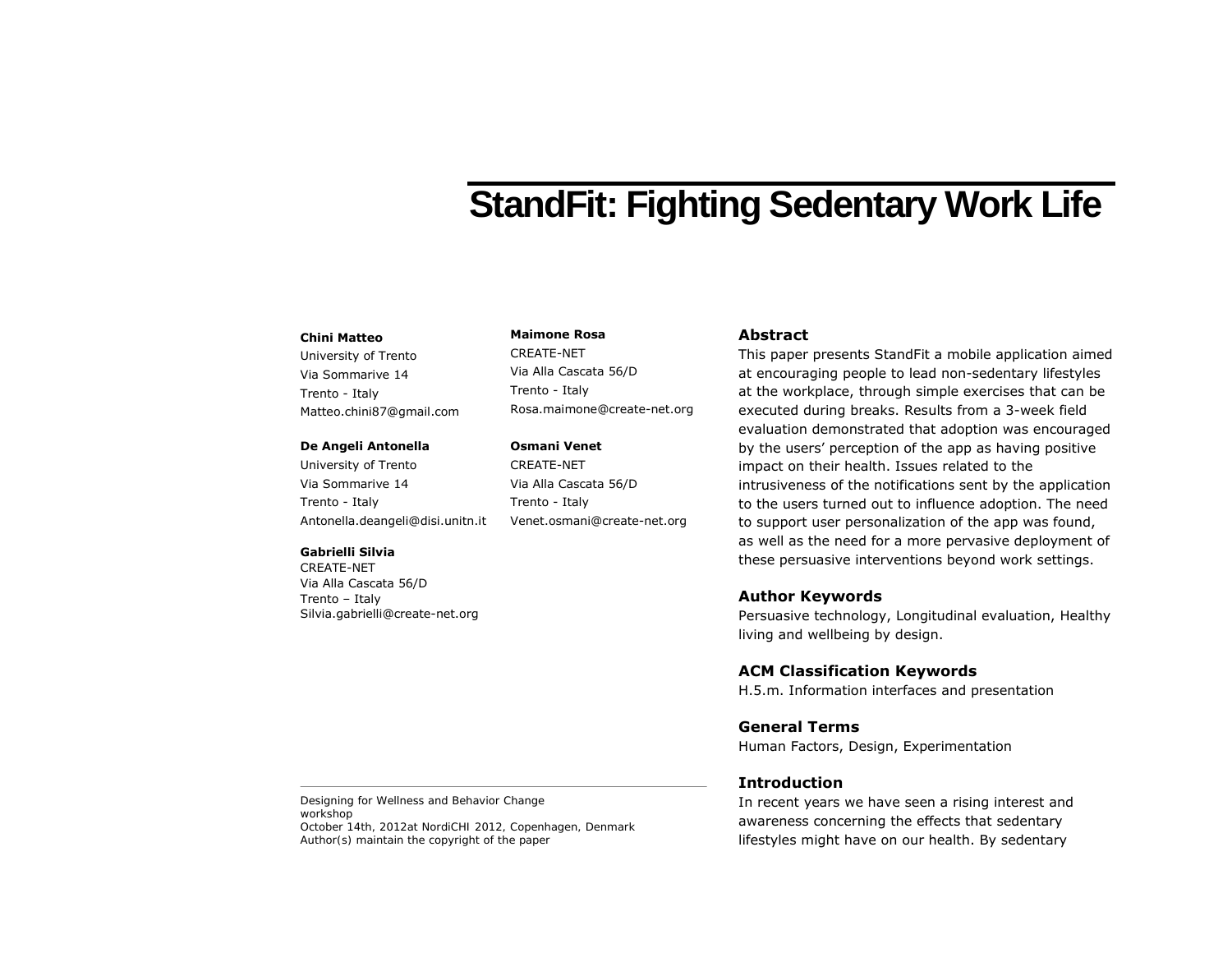behaviours, we mean those behaviours or lifestyles characterised by low calorie expenditure level, long time spent sitting at office desks, in cars, buses, and in leisure time [9]. There is evidence that adults who, in spite of regularly doing physical exercise, spend much time sitting, might run into serious health issues [4]. To address these problems, we have developed *StandFit,* a smartphone application adopting the typical approach of persuasive technologies [1,3]. StandFit aims to induce users to adopt a more active lifestyle on their workplaces, through a series of stretching exercises that can be performed during breaks.

This paper presents Standfit and some preliminary results from a 3-week field evaluation involving a target user group of eight participants, who used the application at their workplaces. The study focused on the analysis of log and interview data aimed at identifying benefits and challenges in StandFit usage. The study investigated what kinds of factors can drive adoption of this app and contribute to facilitate the target behaviours. Also, it explored its potential intrusiveness in daily work practices and how to better tune it to the needs and preferences of the target users.

## **Related work**

During the  $21^{st}$  century, the adoption of computers on workplaces has represented a substantial advantage in terms of productivity. Yet, it also had a major impact on our health. It is estimated that we spend 9.3 hours a day sitting down: this amount of time is considerably higher than the amount we spend sleeping (7.7 hours a day). Since the Eighties, the time we spend sitting has

increased by 8%, and the obesity rate has doubled, reaching a 30-35% incidence among adults in the USA. In this economic and social context, our everyday life has dramatically changed, and the issue of sedentary lifestyle has become critical.

Research has proved a direct link between sedentary lifestyle and obesity risk, metabolic syndrome, diabetes mellitus type 2 and cardiovascular diseases [5, 7]. The damages resulting from an excessive ergonomic tension on the body - backache and cervical pain being among the most frequent - are often to be added to the above-mentioned effects. These problems can occur in spite of a regular physical activity, as a high level of sedentariness can coexist with physical exercise. Therefore, it is essential to prevent prolonged sedentary lifestyle on the actual workplaces. Breaks are essential to the general wellbeing of employees and also to their productivity level. Taking short breaks from work - simply standing up, then sitting back down and vice versa - does have significant advantages in terms of waistline size, BMI, triglycerides and glucose blood levels [9]. Moreover, a link has been observed between breaks from sedentary work and mood changes.

Smartphones are an ideal platform to monitor people in their everyday life and are increasingly used as persuasive systems. They also provide an easy way for exploiting the social network of their users by increasing peer-support. A growing number of *personal wellbeing applications* is available covering a number of domains, such as healthy diet, physical activity [2], or stress management.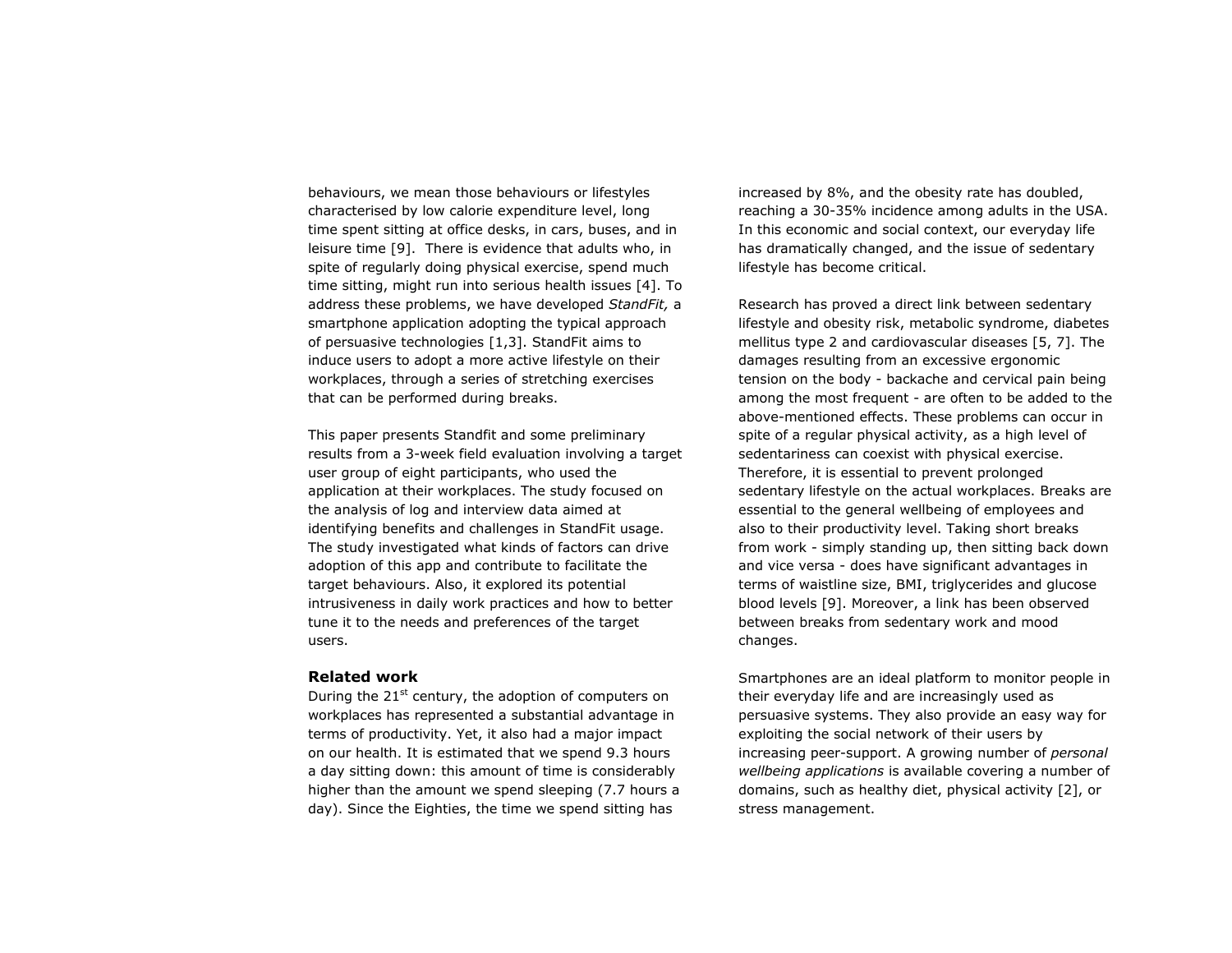

**Figure 1.** Example of StandFit exercise gallery and video



**Figure 2.** Historical data report on user level of activity to support self-monitoring

#### **StandFit**

Standfit is a stand-alone Android application designed to trigger physical exercise at regular intervals during working hours. The exercises are suggested via a notification message or they can be selected by browsing a gallery. A total of 82 short exercises are available. They are clustered in three sections according to the part of the body they address: "Head and Neck", "Chest and Arms" and "Legs". Each exercise is displayed through a short video by a customisable avatar (Figure 1). The user can customize the frequency of notifications to be received and choose the preferred modality, vibration or ring tone.

Based also on the smartphone accelerometer, the system monitors the user level of activity, by recording how much they are active or not active over a day or week (Figure 2). Users can compare their performance with that of other users, anonymously.

The design of StandFit relies heavily on the knowledge derived from studies on persuasive technology [1, 3]. It refers to motivational strategies based on the user experience, on delivering persuasive content to facilitate user transaction towards more active behaviour, and on proactive interfaces [6]. Stretching exercises are presented in a clear and intuitive way through videos in order to facilitate the execution of the target behaviour (reduction strategy). The delivery device used (smartphone) is already a familiar object, well introduced in the daily practice of users (convenience). The StandFit interface is kept very simple and easy to use. It is designed to foster user motivation by enabling self-monitoring of relevant behaviour (recording number of exercises performed and accelerometer data over time) and social

comparison with historical data of other users' performance. The mobile app proposes exercises to counter sedentary behaviour at specific times (e.g., once a user has been sitting for 2 hours at their desk), it provides positive feedback and encouraging messages (including possibility of accessing a relevant *Hints* section) in order to support user compliance with a healthy and active lifestyle. The self-monitoring feature is also designed to provide intuitive feedback and reinforcement of the desirable behavior through colors, which are intended to trigger user self-reflection and positive conditioning in daily life.

The initial design of StandFit was kept quite basic, in order to facilitate a smooth adoption, stable use and appropriation of the app to the daily working practice. At the same time we tried to avoid the risk for users to perceive it as too intrusive and disturbing in their work routines. As it is typical of persuasive technology, the use of the app delivering behavior change intervention needs to be maintained over a certain period of time in order to turn the triggered behavior into a stable habit and avoid relapses into previous behaviors.

## **Field Study**

StandFit was evaluated over a three-week longitudinal study involving 8 participants (3 F; 5 M). Five participants worked as researchers or administrative staff in a reseach centre, spending about 8 hours per day sitting at their desks in front of a PC. Two participants were MSc students at the University of Trento (Computer Science Dept.), another participant was a self-employed consultant in Engineering. All participants were familiar with mobile phones, while only four of them already used a smartphone. We decided to focus our observational study on this small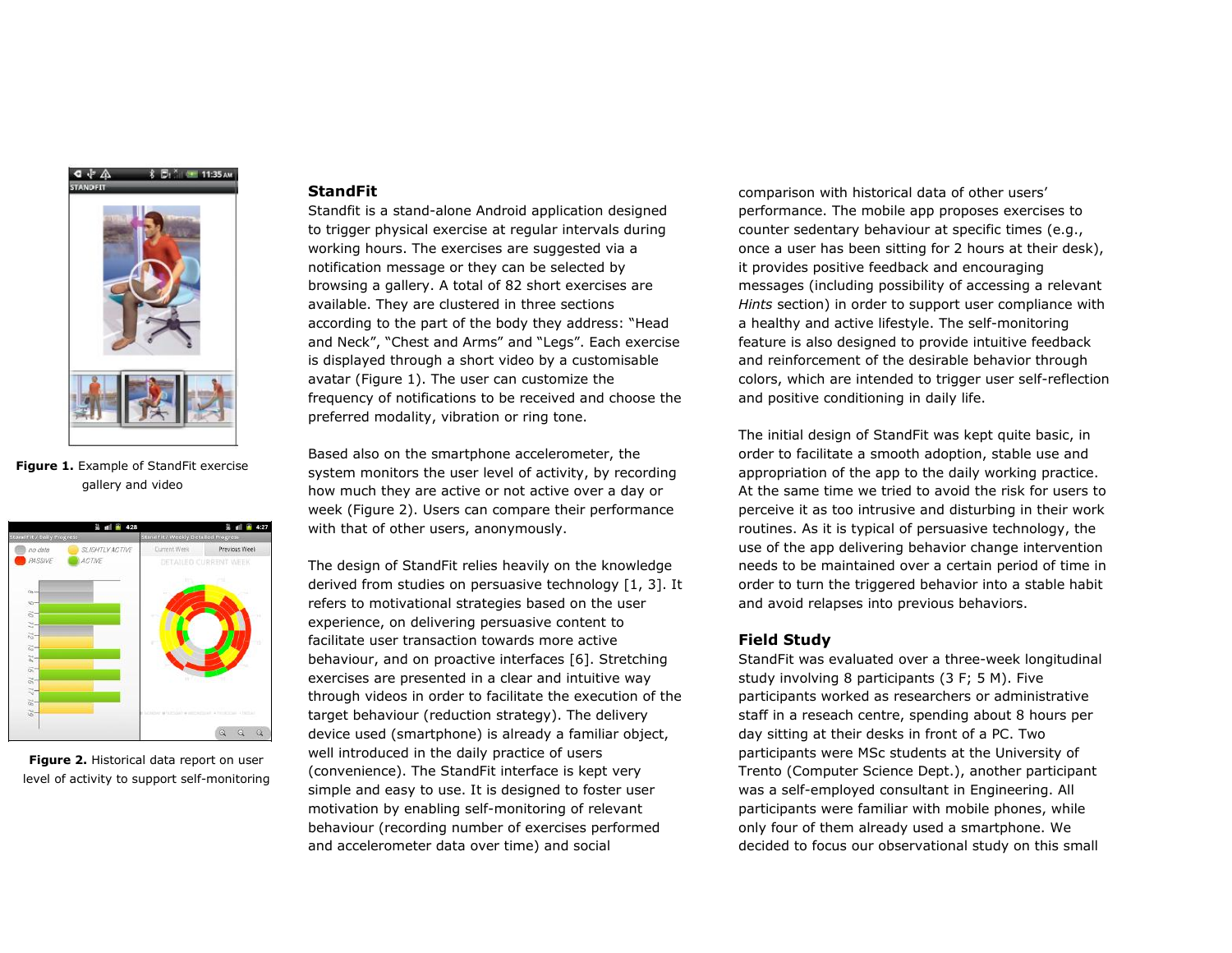but diversified user sample in order to explore the adoption and usage patterns of StandFit, as well as to detect any relevant issue or obstacle on its potential adoption. Table 1 below reports a summary of the sample characteristics.

| ID        | Gender | Age | <b>State of Change</b> | Type            | <b>Android</b> | owner |
|-----------|--------|-----|------------------------|-----------------|----------------|-------|
| <b>P1</b> | м      | 29  | Maintenance            | Researcher      | 236            | yes   |
| <b>P2</b> | F      | 28  | Preparation            | Researcher      | 2.3.7          | no    |
| P3        | м      | 37  | Maintenance            | Researcher      | 2.3.6          | yes   |
| <b>P4</b> | F      | 33  | Maintenance            | Management      | 2.3            | no    |
| P5        | F      | 33  | Contemplation          | Management      | 2.3            | no    |
| P6        | м      | 33  | Maintenance            | <b>Engineer</b> | 2.3.3          | no    |
| P7        | м      | 23  | Contemplation          | <b>Student</b>  | 2.3.5          | yes   |
| P8        | м      | 23  | Preparation            | <b>Student</b>  | 4.0.3          | yes   |

**Table 1.** Participants' characteristics and state of change according to the TransTheoretical Model of Change

At the beginning of the study, participants were briefed on how to use StandFit, by showing them its main features and customization settings. Participants were interviewed in order to collect relevant information regarding their physical activity routines, sedentary habits and frequency of breaks taken during daily work practice. Their state of preparedness to behavior change was also assessed according to the TransTheoretical Model of Change [8]. The results of their individual assessment are reported in Table 1.

For the following three weeks participants used StandFit in their typical work setting. The application was set to suggest a new exercise every 2 hours, from Monday to Friday, from 7 AM to 7 PM. Over the three weeks observation period, participants were administered a short face-to-face interview every Monday. Different themes were addressed in each

interview: the first one was focussed on the user experience with the application, specifically covering issues of usability, privacy, and the effect of the application on everyday routines. The second interview focused more on issues related to user interaction with the customization settings and the self-monitoring feature. The third interview explored the overall effect of StandFit on participants' adoption of a healthier, more active lifestyle at work and collected suggestions for the improvement of the app. All interviews were audio-taped, transcribed, and analysed according to the main themes above. Log data about level of activity, exercise triggering, as well as performance of their activities or their postponement were also automatically collected on the smartphones, in order to assess compliance with the persuasive intervention provided by StandFit.

## **Results**

During the evaluation period participants performed an average of five short exercises per day. In the first week participants were more active than in the following two weeks, however a repeated analysis of variance did not return a significant effect of time. Overall, we observed some influence of the novelty effect, which seemed not to wear off in the subsequent two weeks of observation. The peak use of system occurred between 9-10 AM, and 3-4 PM. The lunch break (12-13 PM) was also a typical time for active behavior. Accuracy of activity level detection was higher for participants who had installed StandFit in their own smartphone and rarely separated from it during the day. Most of the participants who had received the smartphone for the study left the phone on their office desk (sometimes even during breaks or exercise execution) thus lowering the reliability of the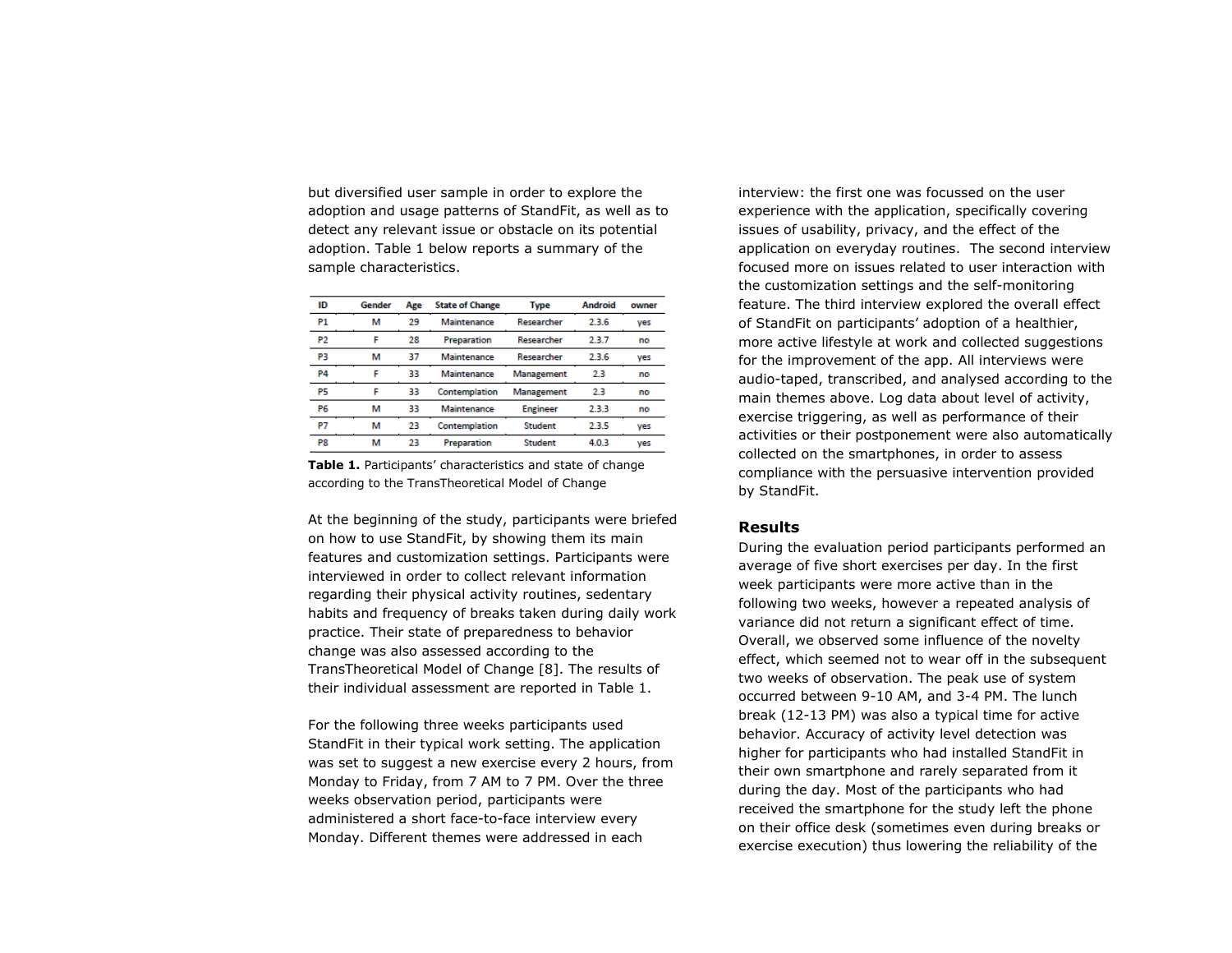accelorometer data collected and their accurate interpretation during the analysis. A more effective, wearable activity sensors are needed in future studies in order to avoid these types of problems.

StandFit, adoption and user satisfaction based on the interviews showed that seven out of eight participants were highly happy with the app, since they judged it as a useful tool to support healthy living and wellbeing, without being too disruptive of their work practice. P7 was the most negative, since he found the system notifications rather distracting during his studying activity. For this reason he decided to turn the notification feature off while studying. Most participants mentioned they had perceived a reduction in their muscular stress during the period of the study. Interestingly, they soon started to select the type of exercise(s) to perform, rather than do the exercises proposed by the app, which accounted for 42% of the exercises performed. Amongst the reasons reported for this kind of interaction preference were *specific physical needs* of the participants (e.g., neck pain for P2), a desire to *avoid repetition* of the same exercises (P3 and P5), and a need for *minimising embarrassing situations*  (P2). The latter concern often arose in participants who shared the office with colleagues, although it did not occur when more than one person in the same room used the app (e.g., P4 and P5). For instance, P2 reported preference of 'feet exercises' as they did not require standing and could be performed without other people noticing. However, this concern was mediated by individual sensitiveness, as P1 said "*I am never embarrassed ... not even with stretching exercises, since I'm already considered the office joker".*

The theme regarding *notification timing* emerged in several interviews. Participants adopted a number of different strategies to avoid system notifications during heavy workload time, and/or in other situations they considered inappropriate to perform an exercise. As reported above, P7 turned the notification off *a priori* to avoid distraction while studying, while P5 never switched it off but simply ignored the notification when the contextual situation made it impossible or inappropriate to execute the exercise. P8 when preparing an exam left the smartphone in another room to avoid distraction, but this was not due specifically to StandFit use, but the need to avoid answering phone calls and sms messages from friends. Six participants preferred to receive notifications through vibration mode, while the other two said they preferred the ring tone since it was easier to notice when the smartphone was in the bag. Most of participants carried out the exercise(s) upon notification or they postponed it for around 10 minutes if they were occupied. P3 preferred to decide on his own when to perform the exercises (often before the notification); he turned out to be quite active during the study and showed signs of tool appropriation (e.g., he revealed to use StandFit notifications as reminders to check new emails received). Regarding self-monitoring, only P5 reported not to be interested in using this feature. P1 and P7 found that data visualization were very useful and effective. P2 and P4 preferred to access the daily reports, while P6, P7 and P8 preferred the weekly reports. Participants also appreciated the use of different colors to indicate different activity levels in the reports. They thought that seeing lot of 'red' colour in their report was quite disappointing (since this meant low activity level had been recorded) but on the other hand it was also stimulating them to take action and